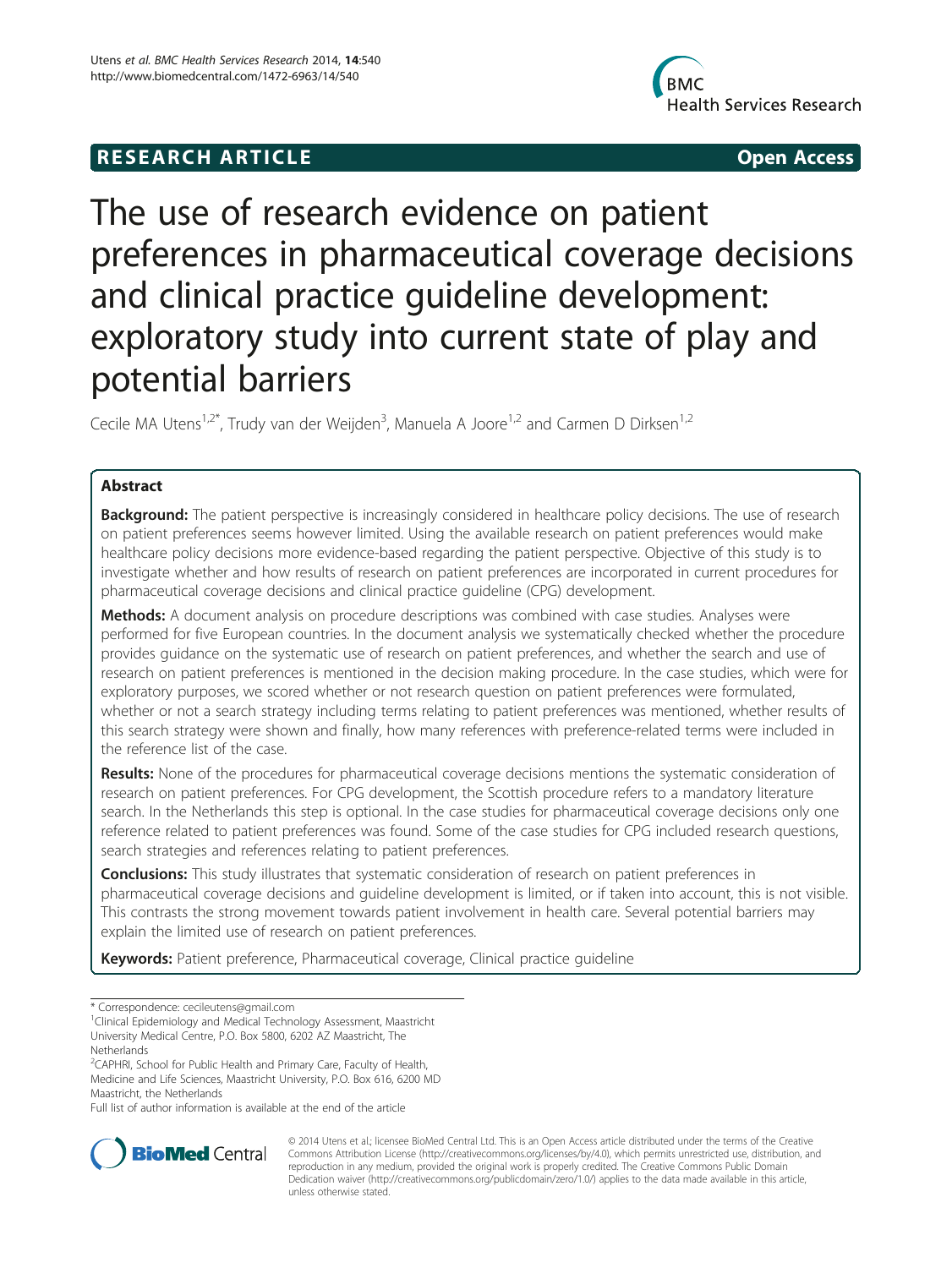# Background

There is an increasing body of empirical research on patient preferences towards health care and healthcare outcomes [[1\]](#page-7-0). However, the use of this research in healthcare policy decision making seems limited [[2-5](#page-7-0)]. Much of the literature on the importance of incorporating the patient perspective in healthcare policy decisions focuses on direct, active participation (e.g. membership of committees) [[6](#page-7-0)]. However, it is questioned whether active participation is the best way of incorporating the patient perspective into healthcare policy decisions [\[7](#page-7-0)]. Using research on patient preferences is another way for incorporating the patient perspective in healthcare policy decisions, which may contribute to the evidence-base of active patient participation [\[7,8\]](#page-7-0). This article contributes to the literature on incorporating the patient perspective in healthcare policy decisions by focusing on the use of research on patient preferences. In this paper we focus on two types of decisions: pharmaceutical coverage decisions (i.e. uptake of removal of a pharmaceutical in the benefit package) and clinical practice guideline (CPG) development. Integration of research evidence on patient preferences in pharmaceutical coverage decisions and CPG is important for several reasons. A first argument is that research evidence on patient preferences adds to other knowledge bases and is therefore important for decision making. Both pharmaceutical coverage decisions and CPG are – at least in part – evidence-based and informed by research on safety, effectiveness and/or cost-effectiveness. Likewise, using the available research on patient preferences would make healthcare policy-making more evidence-based with regard to the patient perspective. In addition, studies on patient preferences may report on the relative value of outcomes and experiences, which is not covered by most patient reported outcomes and experience measures used in clinical studies. Further, incorporation of research on patient preferences may foster more patient-centeredness of health care in general [\[6](#page-7-0)], and even so on the individual level (shared decision making). Finally, when constructing quality adjusted life years (QALYs), the general public's valuation is used for patients' health states. As patient preferences may differ from preferences of the general public, the patient perspective gets short shrift. Second argument is that research evidence on patient preferences may serve as a source of information for patient representatives in healthcare decision making (empowerment) and provide what representatives bring to the table with more scientific foundation. A final argument is that patient preferences, amongst others, are known to influence the cost-effectiveness of healthcare services [[9\]](#page-7-0). Furthermore, currently CPG do not always reflect patients' preferences [\[10\]](#page-7-0) which causes low adherence to and low acceptability of guidelines [[11](#page-7-0)]. Thus, consideration of research evidence patient preferences in healthcare decision making may improve the quality of decisions and yield return on investment on research on patient preferences.

This paper describes the first step of the Patient-VIP study (Patient Values In Policy making) [\[12](#page-7-0)], which is an explorative study on the integration of research on patient preferences in pharmaceutical coverage decisions and CPG. In three sub studies the Patient-VIP study aims to develop a decision framework for the integration of evidence on patient preferences in pharmaceutical coverage decisions and CPG. The objective of the current paper is to explore whether and how such research is incorporated in coverage decision procedures and CPG development. We applied a two-step analysis for this study. First we studied the written guidance for pharmaceutical coverage decisions and CPG development for their content on using research on patient preferences (theoretical perspective). Second we studied specific cases of pharmaceutical coverage decisions and CPGs in order to explore if results of research on patient preferences were considered (practical perspective). We performed both steps for five European countries, namely the Netherlands, England & Wales, Scotland, Germany and France. We choose the Netherlands because it is the origin of the Patient-VIP study. England & Wales, Scotland (as representatives of the United Kingdom), Germany and France were chosen because they are neighbour countries of the Netherlands and the three largest economies in Europe. We also choose these countries because of relevant differences with respect to the funding system of the healthcare system (tax-funded in England & Wales and Scotland versus social insurance-based in France, the Netherlands and Germany). In addition, the chosen countries have leading organisations in guideline development, which will ascertain the availability of literature. Studying the integration of evidence on patient preferences in different countries will reveal similarities and/or differences between countries, which provide valuable information when working towards systematic integration of evidence on patient preferences in pharmaceutical coverage decisions and CPG.

# Methods

# Terminology

Preferences usually refer to the desirability of something or someone [\[5](#page-7-0)]. There are several definitions of the term 'preference' used in different fields [[5\]](#page-7-0). However, the terminology used for preferences is not unambiguous [[3,13\]](#page-7-0). In the healthcare literature several related terms are used when referring to preferences for healthcare services or outcomes. These terms include patient perspective [\[13,14](#page-7-0)], value, utility [[5,7\]](#page-7-0), well-being, perception [[13](#page-7-0)], expectations [[3-5,7,14](#page-7-0)], satisfaction [\[3,7](#page-7-0)], experience [[4](#page-7-0),[7](#page-7-0),[13](#page-7-0)], goals [\[3,14](#page-7-0)], concerns [\[5](#page-7-0)], desires [\[5](#page-7-0)],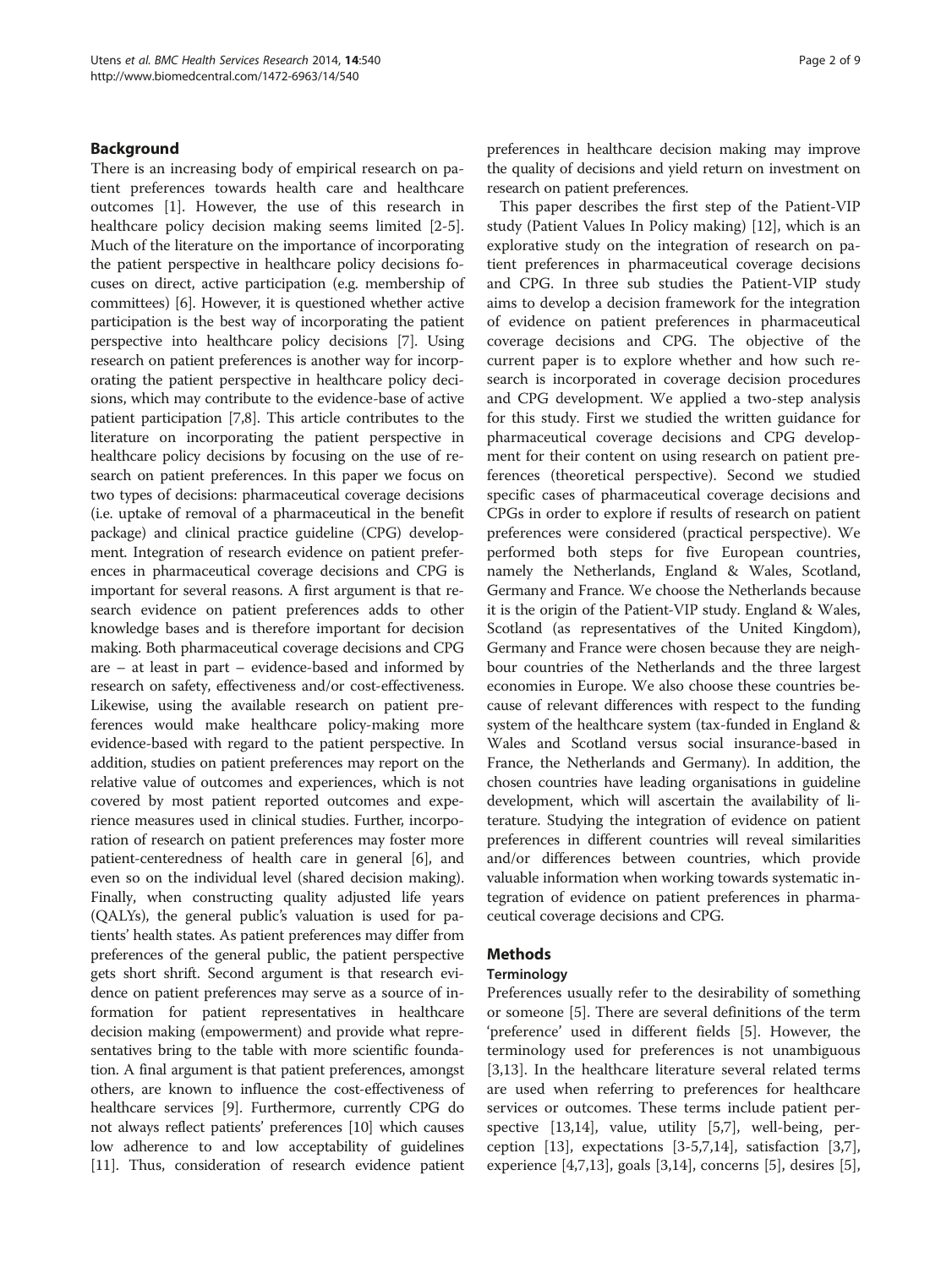needs, view [[13](#page-7-0)], acceptability [[13](#page-7-0)], beliefs [[4](#page-7-0),[13](#page-7-0)], attitudes [[4,13\]](#page-7-0) and quality of life [[7\]](#page-7-0). For this paper we considered all terms mentioned above as (relating to) preferences.

## Data collection

#### Document analysis

In the first step written guidance documents for pharmaceutical coverage decisions and CPG development were studied for their content on consideration of research on patient preferences. Aim was to demonstrate whether and how existing research on patient preferences is incorporated in current procedures for pharmaceutical coverage decisions and CPG development. Documents describing these procedures can be considered as grey literature, as they most likely will not be found through searches in literature databases, like PubMed. Therefore, literature and documents describing current procedures of pharmaceutical coverage decisions and CPG development were identified through internet searches on the websites of the responsible national and international organisations or institutes. Additional file [1](#page-7-0): Table S1 lists the organisations of which the websites have been searched. In addition, reference lists of retrieved documents were hand searched for additional information on the procedures. The references that were searched are listed in Additional file [2.](#page-7-0) In the guidance documents we systematically checked: 1) whether the procedure provides guidance on the systematic consideration of research on patient preferences; and 2) whether the search for and use of research on patient preferences is mentioned in the decision making procedure.

# Case studies

We studied two pharmaceutical coverage decisions and two CPG for each country in order to explore whether research on patient preferences was considered. The case studies are labour intensive. Because this study is exploratory, we limited the number of case studies to two per type of decision-making. With two case studies it is still possible to see whether the results are similar or deviating. In general, the cases were selected after a discussion of the authors which revealed that for these cases multiple treatment options are available, and patients' could have preferences for either option.

The pharmaceutical coverage decisions chosen were biologicals for treating rheumatoid arthritis (available for all five countries) [\[15-](#page-7-0)[20\]](#page-8-0) and pemetrexed for the first-line treatment of non-small-cell lung cancer (not available for Germany) [\[21](#page-8-0)-[24](#page-8-0)]. This was also a pragmatic choice as it turned out to be difficult to find matching pharmaceutical coverage decisions for all countries.

For the case studies for CPG we were able to identify matching and representative guidelines for all counties on

only one topic: rheumatoid arthritis [\[25-29](#page-8-0)]. The second case study for each country differed between the countries and were the treatment of prostate carcinoma for the Netherlands [[30](#page-8-0)], treatment of generalised anxiety disorder for England & Wales [[31](#page-8-0)], treatment of congestive heart failure for Scotland and France [\[32,33\]](#page-8-0) and treatment of depression for Germany [\[34\]](#page-8-0). These guidelines were selected because a PubMed search showed that research on patient preferences was published at the moment of development. The general and country-specific search was performed by combining the different terms relating to 'preference' with the guideline topic. For each guideline and coverage decision we searched if and how evidence on patient preferences was used by: 1) checking whether or not research/ scoping questions on patient preferences were formulated; 2) checking if a search strategy was mentioned including terms related to patient preferences; 3) investigating whether the results of the search strategy were displayed; 4) scoring how many reference titles of the reference list included terms that related to patient preferences; and for pharmaceutical coverage decisions 5) whether the decision text holds information relating to research on patient preferences". The terms searched for and scored were derived from previous studies, see above. Additional terms were discussed between the authors.

#### Member check

A member check on the results of the document analysis with representatives of the organisations involved in the procedures was performed in order to assure that we included all relevant documents and whether we interpreted the documents correctly. We sent representatives the paper by mail and asked for their comments. In total we approached 14 persons and received six reactions. These reactions concerned the coverage decision procedures in the Netherlands, England & Wales, Scotland and Germany and the CPG development procedures of England & Wales, Scotland and Germany. The member check revealed additional literature on recent developments in Germany's pharmaceutical coverage decisions. The member check for Dutch pharmaceutical coverage decisions required only small changes in the procedure description and not in the interpretation of the documents. The member check on German CPG pointed out additional information which was incorporated in this contribution. The other member checks did not result in additional literature and our interpretation was correct. Overall, the member check did not alter our conclusions.

# Results

# Pharmaceutical coverage decisions –documents analysis on procedure and patient preferences

Additional file [3:](#page-7-0) Table S2 provides an overview of the organisations involved in pharmaceutical coverage decisions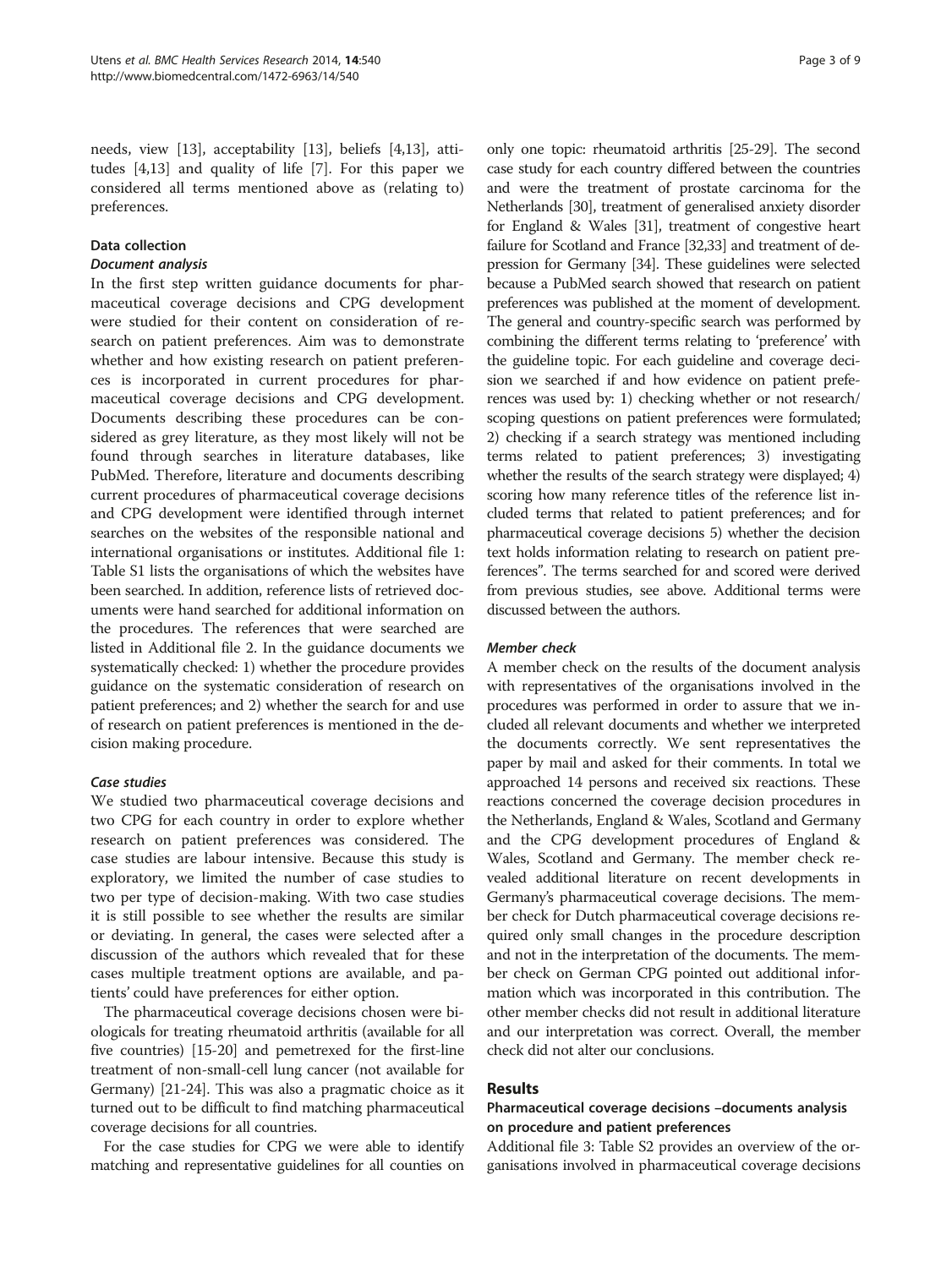and their procedures. None of the countries' procedures mentions the systematic search for and use of research on patient preferences, but the guidance documents leave room for optionally using preference-related aspects. In the Netherlands the procedure mentions that "in a wider consideration of effectiveness, aspects like … quality of life are discussed" (p. 37) [\[35](#page-8-0)]. The Dutch procedure also mentions that "softer end-points like quality of life, patient satisfaction and experiences of patients .... are considered in the review" (p. 11) [[36](#page-8-0)]. In England & Wales, quality of life is an outcome measure used for the appraisal (p. 14). In England & Wales, patient and carer groups can make evidence submissions which may provide perspectives from patients on experiences, preferences and expectations (p. 23) [[37](#page-8-0)]. The procedure states that "standard qualitative research techniques, such as thematic analysis, facilitate the synthesis of evidence of this type. Accounts and experiences may be collected and analysed systematically using these qualitative research techniques, but there is no requirement to present the information in this way" (p. 23) [\[37\]](#page-8-0). In Scotland, patient interest groups can make information submissions, which may include "patient views on treatments and medicines" (p. 1) and "preferences" (p. 1) [\[38\]](#page-8-0). The scientific requirements for this information are not further stated. The procedure in Germany mentions that "legal requirements specify inclusion of the following benefit parameters in the assessment: .... improvement in the quality of life" (p. 518) [[39](#page-8-0)]. This is to be defined in the scoping prior to the assessment. The economic evaluations of England & Wales, Scotland and the Netherlands include QALYs as an outcome, which are based on population preferences for quality of life outcomes [[38,40,41\]](#page-8-0). As population values may differ from patient values this was not considered as fulfilling our inclusion criteria for research on patient preferences. The French and German procedures do not mention QALYs, neither based on patient, nor on population preferences for health outcomes [[41](#page-8-0)].

# Clinical practice guidelines- documents analysis on procedure and patient preferences

The different procedures of CPG development can be found in Additional file [4:](#page-7-0) Table S3.

The development procedure in Scotland mentions "a literature search strategy to identify both qualitative and quantitative studies that reflect patients' experiences and preferences in relation to the clinical topic" (p. 19) that is mandatory and should take place before the first meeting of the working committee [[42](#page-8-0)]. In the Netherlands this is an optional step: "literature search into the patient perspective … is recommended to be performed prior to the guideline development" (p. 7) [\[43](#page-8-0)]. Furthermore, the Dutch procedures also mention "specific literature search to the needs and/or preferences of patients" (chapter 3.2)

[[44](#page-8-0)]. If findings from these studies are incorporated in CPG, they are often reported as 'other considerations' right below the recommendations, or in a separate generic chapter of the guideline. In the development procedure of England & Wales "patient experience …should inform development of a structured review question. In addition review questions that focus on a specific element of patient experience may merit consideration in their own right." (p. 59) [\[45](#page-8-0)]. Consequently, if one of the review questions is focused on patient preferences, a literature search for evidence concerning the topic will be performed. On what is exactly meant by patient experiences, the guideline states: "Patient experience....covers a wide range of dimensions, including: patient views on the effectiveness and acceptability of given interventions; patient preferences for different treatment options and patient views on what constitutes a desired, appropriate or acceptable outcome". (p. 65) [\[45\]](#page-8-0). The key role of patient and carer members of guideline development groups in England & Wales is "raising awareness of grey literature known to them (for example patient surveys) that highlights patient issues…" (p. 46) [[45](#page-8-0)]. The guideline development group in England & Wales is "encouraged to actively search for qualitative research on patients' views and experiences…" (p. 20) [[46](#page-8-0)]. The English/Welsh and Scottish procedures also mention that patient groups and local organisations are invited to submit evidence or information on patient views [\[42,45\]](#page-8-0). The German procedure does not mention the search for research on patient preferences, but patient organisations are asked to work up and document patient experiences and are provided with tools to do so [personal communication from member check CS]. The French procedures do not make any reference to the consideration of research on patient preferences [\[41\]](#page-8-0).

## Case studies

The first coverage decision studied was on biologicals for rheumatoid arthritis and/or ankylosing spondylitis. None of the pharmaceutical coverage decisions mentioned research questions or a search strategy regarding patient preferences. The Scottish and English/Welsh coverage decision includes a reference with the term quality of life in the title [[15](#page-7-0),[16](#page-7-0)[,24\]](#page-8-0). The texts of the Dutch, English/Welsh and Scottish pharmaceutical coverage decisions include passages referring to research findings on patients' quality of life [[15,16](#page-7-0)[,22\]](#page-8-0). The Dutch, English/Welsh and Scottish documents report on QALYs based on population preferences for health outcomes [\[15,16](#page-7-0)[,22-24](#page-8-0)]. In the Scottish document it is stated that patient interest groups made a submission, without providing details [[16](#page-7-0)].

The second coverage decision studied was on pemetrexed for non-small lung cancer. None of the pharmaceutical coverage decisions' texts mentioned research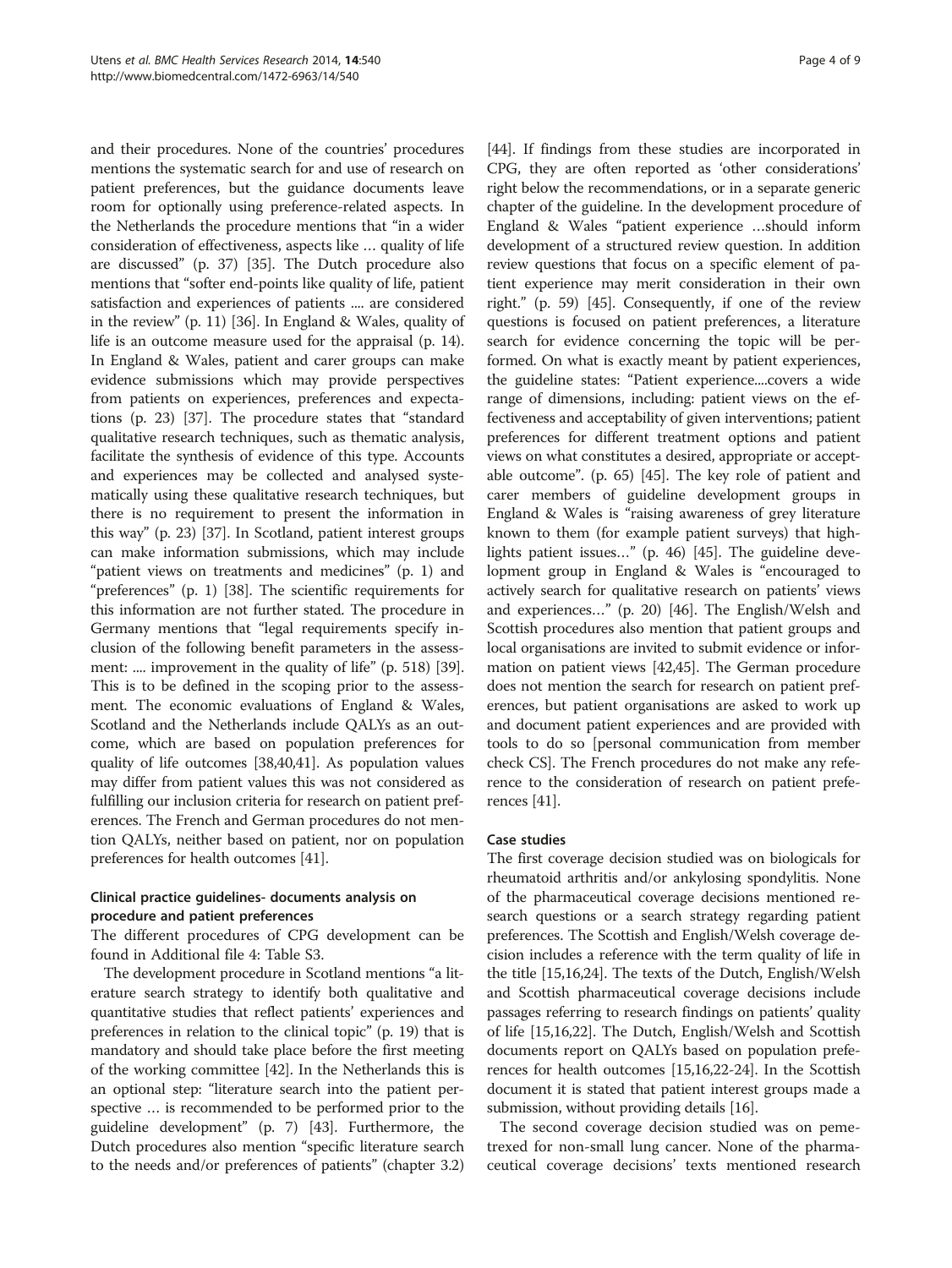questions or a search strategy regarding patient preferences, nor did the reference lists include references relating to research on patient preferences. In the English/Welsh, Scottish and Dutch reports a reference is made to a study that elicited population preferences for health-related quality of life in lung cancer by a visual analogue scale and a standard gamble technique interview [\[17](#page-7-0)[,19,20\]](#page-8-0). No reference to patient preferences for health-related quality of life is made [\[17](#page-7-0)[,19,20\]](#page-8-0). The Dutch and French reports state that evidence on the effects on quality of life are not available [[17](#page-7-0),[19](#page-8-0)]. The Scottish report mentions that a submission by a patient interest group was received, but no details regarding this submission are provided [[20](#page-8-0)].

Table 1 shows the results for the two CPG case studies. The use of research on patient preferences varied between the guidelines and between countries. A research question on patient preferences does not necessarily lead to higher percentages of references with preference-related terms in the guideline. Table [2](#page-5-0) shows how many references were found in the guidelines on rheumatoid arthritis, per term. The terms that are mostly mentioned in the reference lists are "(health related) quality of life", "patient perspective" and "well-being". Table [2](#page-5-0) shows how many references were found in the guidelines that differed between the countries. The terms that appeared most often were "quality of life" and "needs for".

# **Discussion**

The results of this explorative study confirm our expectation that systematic consideration of research on patient preferences is limited in both pharmaceutical coverage

decisions and CPG (clinical practice guideline) development, or if it is considered, this is not visible. This result is more strongly present in pharmaceutical coverage decisions than in CPG development. The coverage case studies showed that research on patient preferences were mainly found in the documents text as research findings on quality of life. The CPG guidance documents indicate that the consideration of research on patient preferences is optional (the Netherlands), not mandatory but encouraged (England & Wales) or completely absent (France and Germany). Only the Scottish procedure explicitly mentions a "search for patient evidence", which is executed before the start of the CPG development and is informative for the development of review questions. Several CPG cases reported research questions relating to patient preferences, for which a literature search was performed, in a way comparable to other research questions. The case studies on CPG showed several references with terms related to preferences. The terms most frequently used were

"quality of life", "needs", "perspective" and "well-being". The absence of instructions for the consideration of results of research on patient preferences in pharmaceutical coverage decisions confirms the limited focus on this type of research in health technology assessment [\[3\]](#page-7-0). In CPG development the importance of incorporating research on patient preferences is more acknowledged, as could be derived from the results of the case studies. The GRADE classification system for the strength of recommendations in guidelines, holds that patient preferences, among others, can affect the strength of recommendations [[47](#page-8-0)]. Our results on the consideration of research on patient preferences for CPGs compare well with a recent Dutch

Table 1 Results for the clinical practice guideline case studies

|                                                                                                                       | <b>Rheumatoid arthritis</b> |                                    |                                        |           |           |  |  |
|-----------------------------------------------------------------------------------------------------------------------|-----------------------------|------------------------------------|----------------------------------------|-----------|-----------|--|--|
|                                                                                                                       | <b>The Netherlands</b>      | <b>England/Wales</b>               | Scotland                               | Germany   | France    |  |  |
| Were research questions set on patient<br>preferences?                                                                | No                          | Yes                                | No                                     | <b>No</b> | Yes       |  |  |
| Was search strategy described?                                                                                        | No                          | No<br>Yes, prior to<br>development |                                        | <b>No</b> | <b>No</b> |  |  |
| Were results of search strategy summarised?                                                                           | No.                         | No                                 | Yes, presented to<br>development group | <b>No</b> | <b>No</b> |  |  |
| Number of references with preference-related 12 (1.9%)<br>term in reference list (% of total number of<br>references) |                             | 34 (8%)                            | 1(1%)                                  | 8(3%)     | 5(1%)     |  |  |

|                                                                                                                     | The Netherlands - | England/Wales -<br>Prostate carcinoma Generalised anxiety heart failure<br>disorder | Scotland - Chronic | Germany - | France - Chronic<br>Depression heart failure |
|---------------------------------------------------------------------------------------------------------------------|-------------------|-------------------------------------------------------------------------------------|--------------------|-----------|----------------------------------------------|
| Were research questions set on patient<br>preferences?                                                              | Yes               | Yes                                                                                 | Nο                 | Yes       | No                                           |
| Was search strategy described?                                                                                      | Nο                | Yes                                                                                 | Nο                 | No        | No                                           |
| Were results of search strategy summarised?                                                                         | No.               | Nο                                                                                  | Nο                 | No        | No                                           |
| Number of references with preference-related 48 (5%)<br>term in reference list (% of total number of<br>references) |                   | 26 (6%)                                                                             | 8(5%)              | 13(1%)    | $\Omega$                                     |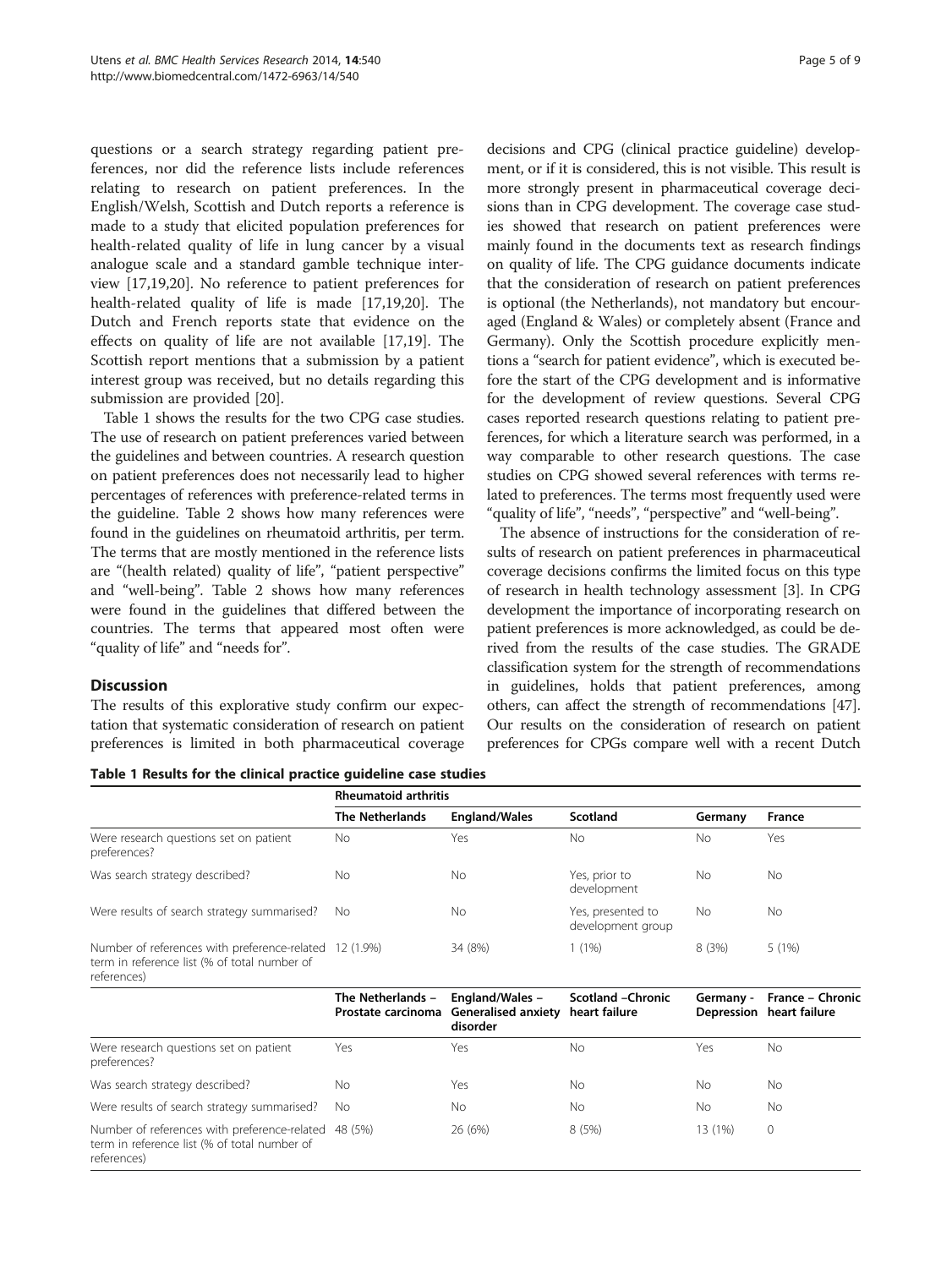|                                   | England &<br><b>Wales GAD</b><br>case | Scotland<br>CHF case | <b>Netherlands</b><br><b>Prostate CA</b><br>case | France<br><b>CHF</b><br>case | Germany<br>Depression<br>case | England &<br><b>Wales RA</b><br>case | Scotland<br>RA case | <b>Netherlands</b><br>RA case | France<br>RA case | Germany<br>RA case | <b>Total</b> |
|-----------------------------------|---------------------------------------|----------------------|--------------------------------------------------|------------------------------|-------------------------------|--------------------------------------|---------------------|-------------------------------|-------------------|--------------------|--------------|
| Value                             | $\Omega$                              | $\Omega$             | $\Omega$                                         | $\Omega$                     | $\Omega$                      | $\Omega$                             | $\Omega$            | $\Omega$                      | $\Omega$          | $\overline{0}$     | 0            |
| Utilities                         |                                       | $\Omega$             | 0                                                | $\mathbf{0}$                 | 0                             | 0                                    | $\mathbf{0}$        | 2                             | 0                 |                    | 4            |
| Preference                        | 3                                     |                      | 5                                                | $\Omega$                     | 0                             | 2                                    |                     | $\Omega$                      | 0                 | $\Omega$           | 12           |
| View                              |                                       | $\Omega$             |                                                  | $\Omega$                     | 0                             |                                      | $\Omega$            | $\Omega$                      | 0                 | 0                  | 3            |
| Goal                              | $\Omega$                              | $\Omega$             | $\Omega$                                         | $\Omega$                     | 0                             | $\Omega$                             | $\Omega$            | $\Omega$                      | $\Omega$          | 0                  | 0            |
| Belief                            | 3                                     | $\Omega$             | $\Omega$                                         | $\Omega$                     | 0                             |                                      | $\Omega$            | $\Omega$                      | 0                 | 0                  |              |
| Expectation                       | $\mathbf{0}$                          | $\Omega$             | $\Omega$                                         | $\Omega$                     | 0                             | $\Omega$                             | $\Omega$            | $\Omega$                      | 0                 | 0                  | 0            |
| Experience                        | $\overline{2}$                        | $\Omega$             | 5                                                | $\mathbf{0}$                 | 0                             | 2                                    | $\Omega$            | $\Omega$                      | 0                 | 0                  | 9            |
| Satisfaction                      | $\mathbf{0}$                          | $\Omega$             | $\Omega$                                         | $\Omega$                     | 0                             | 3                                    | $\Omega$            |                               | $\Omega$          | 0                  |              |
| Health related<br>quality of life | $\overline{3}$                        |                      | 3                                                | $\Omega$                     |                               | 9                                    | $\Omega$            | $\overline{2}$                | 2                 |                    | 22           |
| Quality of life                   | $\overline{4}$                        | 3                    | 18                                               | 0                            | 3                             | 4                                    | $\Omega$            | 2                             | $\Omega$          |                    | 35           |
| Concern                           | $\Omega$                              |                      | $\overline{2}$                                   | $\Omega$                     | $\Omega$                      | 0                                    | $\Omega$            | $\Omega$                      | 0                 | $\Omega$           | 3            |
| Desire                            | $\Omega$                              | $\Omega$             | $\Omega$                                         | $\Omega$                     | 0                             | $\Omega$                             | $\Omega$            | $\Omega$                      | 0                 | 0                  | $\Omega$     |
| Perspective                       | 2                                     | $\Omega$             | 4                                                | $\Omega$                     | 3                             | 2                                    | $\cap$              | 4                             |                   | $\Omega$           | 16           |
| Attitude                          | 0                                     | $\Omega$             | $\Omega$                                         | $\Omega$                     |                               | 0                                    | $\Omega$            | $\Omega$                      | 0                 | 0                  |              |
| Perception                        | $\mathbf{1}$                          |                      | 0                                                | $\Omega$                     | $\Omega$                      |                                      | $\Omega$            | $\Omega$                      | 0                 | 0                  | Β            |
| Well being                        | 1                                     |                      |                                                  | $\Omega$                     |                               | 4                                    | $\Omega$            |                               |                   |                    | 11           |
| Need (for)                        | 5                                     | $\Omega$             | 9                                                | $\Omega$                     | 4                             | 2                                    | $\Omega$            | $\Omega$                      | 0                 | $\Omega$           | 20           |
| Choice                            | $\Omega$                              | $\Omega$             | $\Omega$                                         | $\Omega$                     | 0                             | 2                                    | $\Omega$            | $\Omega$                      | 0                 |                    | 3            |
| PRO                               | $\cap$                                | $\Omega$             | $\Omega$                                         | $\Omega$                     | $\Omega$                      |                                      | $\cap$              | $\Omega$                      | Ω                 |                    |              |

<span id="page-5-0"></span>Table 2 Number of references including specific preference-related term in the different guideline cases

GAD: generalised anxiety disorder; CA: carcinoma; RA: Rheumatoid Arthritis.

study, which found that in 13 out of 62 guidelines an attempt was made to use research on patient preferences [[6](#page-7-0)].

The limited attention for the consideration of research on patient preferences, especially in pharmaceutical coverage decisions, is in contrast with the strong movement towards patient involvement in healthcare decision making. This suggest that there may be barriers for the consideration of research on patient preferences in pharmaceutical coverage decisions and CPG development. Literature mentions several barriers that have normative origin, conceptual origins, methodological origins, procedural origin and practical origin. Normative barrier is that HTA and health economics community, the predominant measure in economic evaluation is the Quality Adjusted Life Year (QALY), which is determined by using preferences of a general population for health states of patients. Brazier et al. performed a review mentioning all positive, normative and methodological arguments both in favour and against the use of patient preferences [\[48\]](#page-8-0). Arguments relate for example to the allocation of collective resources, the foundations of welfare economics, as well as systematic differences between public and patient values. Second normative barrier is that the QALY is derived from patient outcomes for quality of life related to health. However, patients may derive utility from aspects beyond health, e.g. process or organisation of care, which is purposely excluded from the QALY [\[49](#page-8-0)]. It should be determined whether society is willing to pay for the preferences beyond health outcomes. If we decide to incorporate these preferences, the methodological issues of the limitations of the QALY should be addressed. Procedural barrier is that the place of evidence on patient preferences in pharmaceutical coverage decisions and CPG development is not well determined. There is debate on the potential benefits and downsides of the integration of evidence on patient preferences. In the field of CPG development some consider using research on patient preferences as an unsubstantiated add on to already lengthy and complex guidelines that may further decrease adherence, usability and possibilities for transfer of knowledge into translate into practice [\[50\]](#page-8-0). Some view patient preferences as fundamentally a property of the individual and question the usefulness of aggregate preferences for individual decision making [[3](#page-7-0),[50](#page-8-0)]. Indeed, patient preferences can be very heterogeneous. However, current decision making is also informed by aggregate data on effectiveness and costeffectiveness. Aggregate data on patient preferences are however not a substitute for elicitation of individual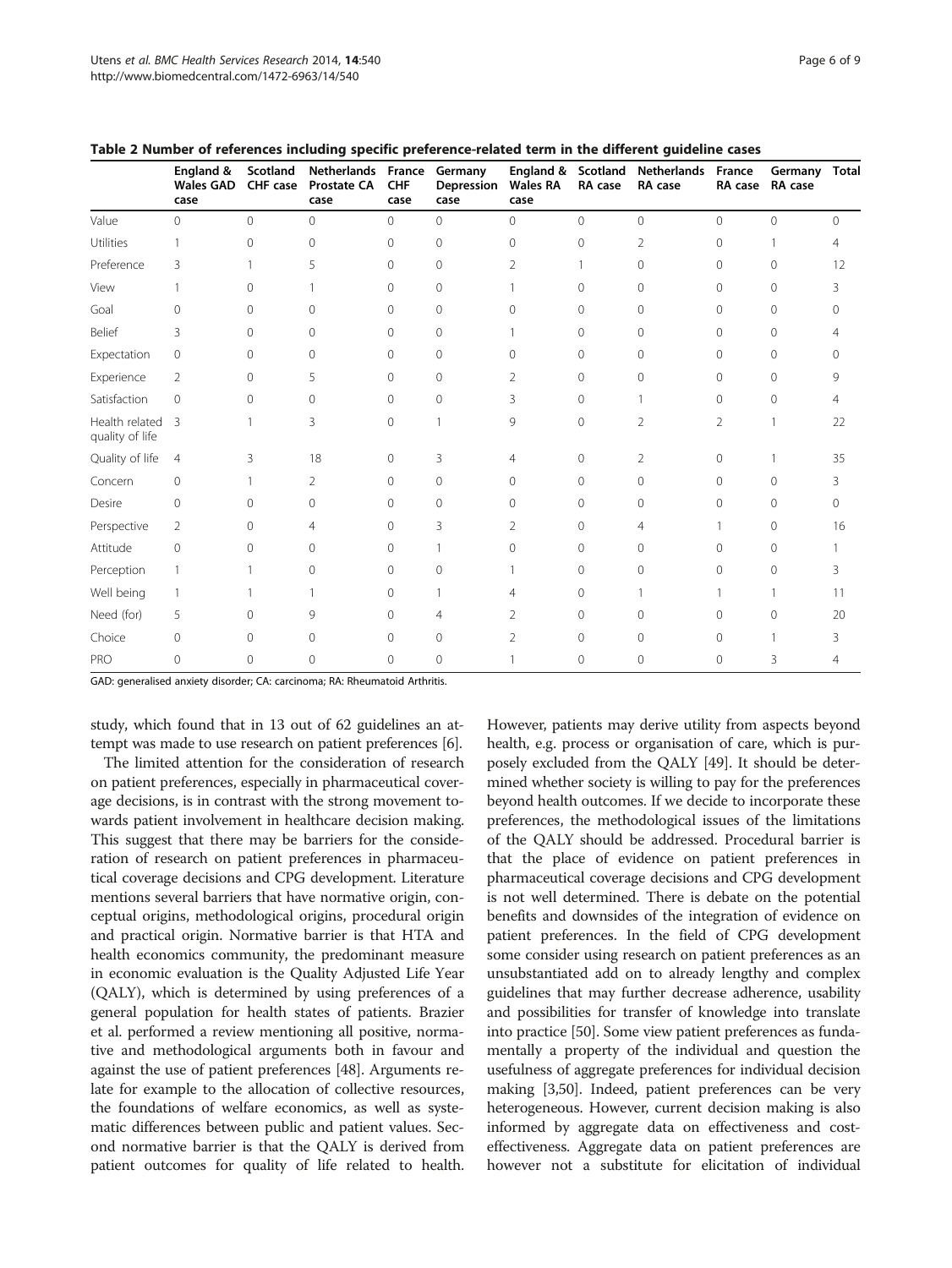preferences when clinicians discuss treatment choices with their patients. Contrary, aggregate evidence on patient preferences may indicate that decisions are preference-sensitive [\[3,5](#page-7-0)] which may stimulate clinicians to help patients construct their individuel preferences. In addition, research in general supports individual decision making, as more information may reduce uncertainty. Other procedural barrier is that the importance attached to evidence on patient preferences is, purposely, not equal to that placed on evidence on effectiveness and costeffectiveness [[3](#page-7-0)[,51](#page-8-0)]. It remains unclear whether this type of evidence should get some weight in pharmaceutical coverage decisions and guideline development, and how this relates to other evidence.

Barrier of conceptual origin is that previous studies showed that there is much variability in terminology used for preferences [\[14](#page-7-0)]. This is confirmed in our study in the procedures for guideline development and demonstrated in the CPG case studies. We retrieved several discussion papers on the subject of integration of patient preferences in healthcare decision making, using a wide spectrum of terms. In addition to the ambiguity in terminology, there is heterogeneity in the type of study design and measurement techniques that constitute preference related research [\[3,13](#page-7-0)]. Furthermore, it is stated that evidence on patient preferences is often of low quality and shows variability in results [\[5](#page-7-0)]. It is argued that the variability in terminology and different measuring methods result in difficulties in the search for these studies, the synthesis of evidence and the judgement whether the results are valid for the purpose of pharmaceutical coverage decisions and CPG. Some authors argue that there is a lack on research on patient preferences, which is considered a practical barrier [[50,51\]](#page-8-0). Indeed, at the time of pharmaceutical coverage decisions are made research on patient preferences is often not available. However, for CPG it is not clear whether there is indeed an absolute lack on this type of evidence or that the available research is not recognised as such. Finally, a methodological barrier is that it is argued that there are no clear existing methods for incorporating evidence on patient preferences in the decisionor development process [\[51](#page-8-0)].

Before systematic integration of research on patient preferences in the procedures of pharmaceutical coverage decisions and CPG development will succeed, the previously described issues need to be addressed. The lack of conceptual and methodological clarity in preference research can be addressed by the development of a conceptual map on preferences, incorporating all contributions from all relevant disciplines and a taxonomy to systematically categorise the different types of research (and measurement techniques), as suggested by Brooker et al. [\[13\]](#page-7-0) and Chong et al. [[3\]](#page-7-0). The procedural

issues need to be addressed by reaching consensus on the place of patient preferences in decision making and addressing possible barriers for integration. To address both issues we currently undertake a qualitative study as was prescribed in a previously published research protocol [[12\]](#page-7-0). This qualitative study constitutes interviews with relevant stakeholders in which the opinions and ideas of relevant stakeholders with regard to the facilitators and barriers for integrating research on patient preferences in pharmaceutical coverage decisions and CPG, as well as the taxonomy for research on patient preferences values, will be addressed. The results of the current study will be used as input for the qualitative study and the subsequent development of a taxonomy for research on patient preferences.

Our study has several limitations. We only studied written documents for answering our research question in this explorative study. Written guidance documents provide guidance on how procedures should be executed and the written pharmaceutical coverage decisions and CPG are the result of the procedure that was followed. We therefore considered them a reliable source of information. We acknowledge however that there may be discrepancies between what is written down and the practical execution that was not reported in the coverage decision or CPG, as decision making can be seen as a dynamic process which is sensitive to contextual factors. Exploring this possible discrepancy requires other research methodologies and was beyond the scope of this paper.

Unfortunately, we did not receive a member check response for both pharmaceutical coverage decisions and CPG for all countries. As a result, we may have missed valuable additional information. However, the responses we did receive did not change our conclusions. We therefore do not expect that additional responses would have changed our conclusions.

Despite the member check, and although we have thoroughly reviewed the national procedures of pharmaceutical coverage decisions and CPG development on the integration of research values, it is possible that we missed documents that may have included more information on this subject. The number of case studies we performed is not sufficient to draw firm conclusions. Our results are at best indicative for current practice., The focus of our study was the use of results of research on patient preferences (passive patient participation) and not on other forms of (active) patient participation (e.g. membership of CPG development group). In the member check the confusion on the difference between active participation and the consideration of research on patient preferences became clear. Indeed we do realise that patient participation is a broad concept which has many forms. Much is already known on active participation in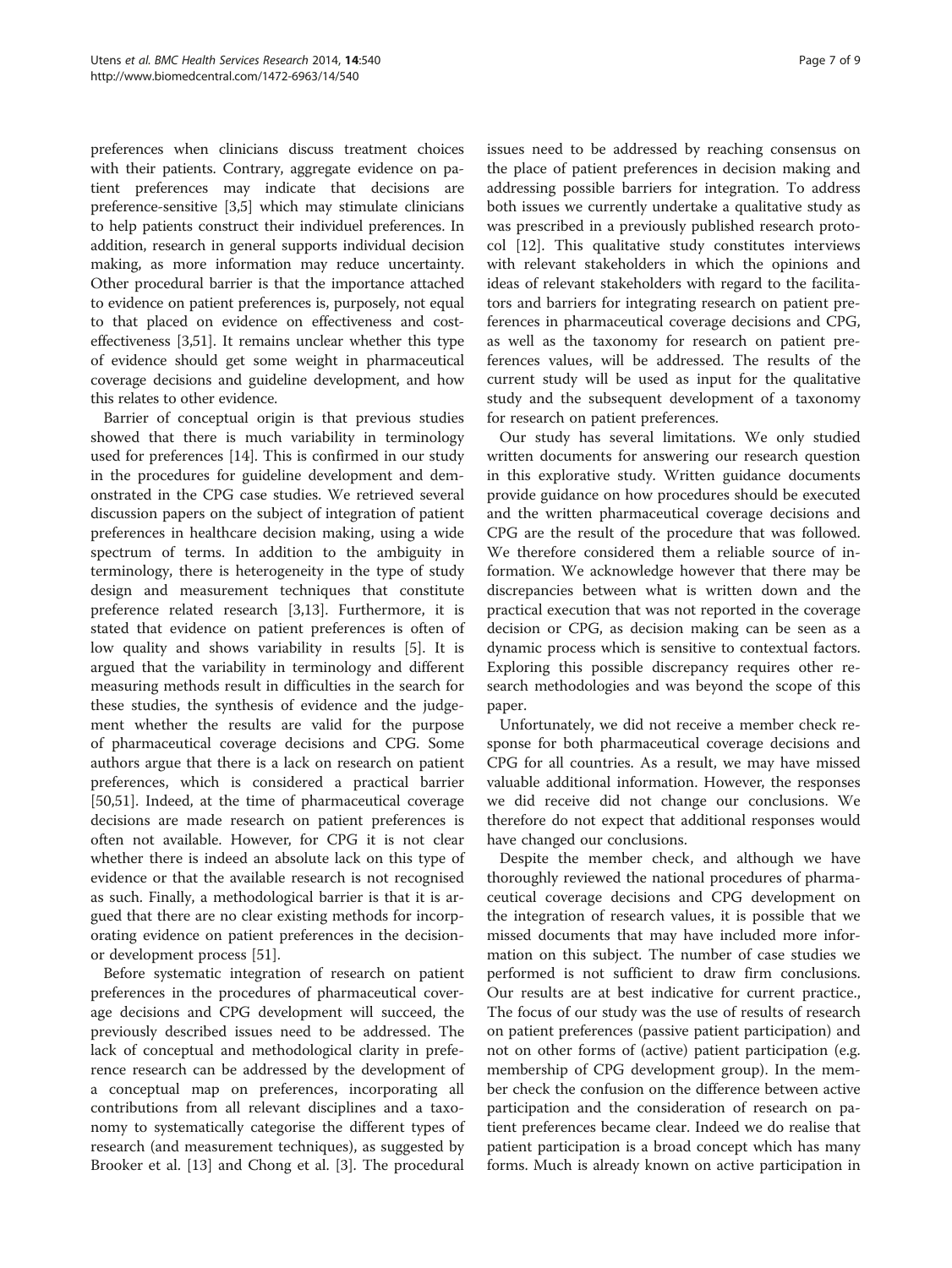<span id="page-7-0"></span>pharmaceutical coverage decisions and CPG development and we intentionally focussed on the consideration of research as little is known on this topic. However, there is a grey area when defining research. Research includes existing, secondary research, but it can be debated whether it also includes results of primary research (e.g. focus groups) performed for the purpose of the specific coverage decision or guideline under development. Another limitation may be that although we included a broad range of terms that referred to patient preferences, this range may have been incomplete, and we may have missed relevant terms. Nonetheless, this would mean the variability in terms used to refer to patient preferences is even larger than presumed, it emphasises the need for more uniformity and transparency in terminology.

# Conclusions

In current written procedures for pharmaceutical coverage decisions there does not seem to be room for the consideration of research on patient preferences. In clinical practice guidelines there is more attention for patient preferences research, although not in a systematic manner. We have listed several barriers that need to be addressed before research on patient preferences can systematically be considered in pharmaceutical coverage decisions and clinical practice guidelines. Future research should elaborate more on the barriers and how to overcome them. We have planned to do so in the upcoming steps of the patient-VIP study.

# Additional files

[Additional file 1: Table S1.](http://www.biomedcentral.com/content/supplementary/s12913-014-0540-2-s1.doc) List of organisations included in the website searching.

[Additional file 2:](http://www.biomedcentral.com/content/supplementary/s12913-014-0540-2-s2.doc) Documents for coverage decisions.

[Additional file 3: Table S2.](http://www.biomedcentral.com/content/supplementary/s12913-014-0540-2-s3.doc) Procedure of coverage decisions in 5 European countries.

[Additional file 4: Table S3.](http://www.biomedcentral.com/content/supplementary/s12913-014-0540-2-s4.doc) Procedure of clinical practice quideline development in 5 European countries.

#### Competing interests

The authors declare that they have no competing interests.

#### Authors' contributions

CU is main investigator, performed the data collection, analyses and wrote the manuscript. CD is project leader. MJ and TvW are co project leaders. CD, MJ and TvW designed the study and received a grant. CD, MJ and TvW contributed to the writing of the manuscript. All authors read and approved the final manuscript.

#### Acknowledgements

We thank Andreas Gerber, Roberta James, Anne Lee, Corinna Schaeffer, Victoria Thomas and Jacqueline Zwaap for the member check they performed and their valuable comments on the draft of the manuscript. This study was supported by the Netherlands Organisation for Health Research and Development (ZonMw), grant application number 152002046.

#### Author details

<sup>1</sup>Clinical Epidemiology and Medical Technology Assessment, Maastricht University Medical Centre, P.O. Box 5800, 6202 AZ Maastricht, The Netherlands. <sup>2</sup>CAPHRI, School for Public Health and Primary Care, Faculty of Health, Medicine and Life Sciences, Maastricht University, P.O. Box 616, 6200 MD Maastricht, the Netherlands. <sup>3</sup>CAPHRI, School for Public Health and Primary Care, Department of Family Medicine, Faculty of Health, Medicine and Life Sciences, Maastricht University, P.O. Box 616, 6200 MD Maastricht, the Netherlands.

#### Received: 9 April 2014 Accepted: 20 October 2014 Published online: 11 November 2014

#### References

- 1. Ryan M, Scott DA, Reeves C, Bate A, van Teijlingen ER, Russell EM, Napper M, Robb CM: Eliciting public preferences for healthcare: a systematic review of techniques. Health Technol Assess 2001, 5:1–186.
- 2. Bridges JF, Jones C: Patient-based health technology assessment: a vision of the future. Int J Technol Assess Health Care 2007, 23:30–35.
- 3. Chong CA, Chen IJ, Naglie G, Krahn MD: How well do guidelines incorporate evidence on patient preferences? J Gen Intern Med 2009, 24:977–982.
- 4. Facey K, Boivin A, Gracia J, Hansen HP, Lo Scalzo A, Mossman J, Single A: Patients' perspectives in health technology assessment: a route to robust evidence and fair deliberation. Int J Technol Assess Health Care 2010, 26:334–340.
- 5. Krahn M, Naglie G: The next step in guideline development: incorporating patient preferences. JAMA 2008, 20:436–438.
- van de Bovenkamp HM, Zuiderent-Jerak T. An empirical study of patient participation in guideline development: exploring the potential for articulating patient knowledge in evidence-based epistemic settings. Health Expect 2013. Epub ahead of print.
- 7. van de Bovenkamp H, Trappenburg M: Reconsidering patient participation in guideline development. Health Care Anal 2009, 17:198–216.
- 8. Boivin A, Green J, van der Meulen J, Legare F, Nolte E: Why consider patients' preferences? A discourse analysis of clinical practice guideline developers. Med Care 2009, 47:908–915.
- 9. Brazier JE, Dixon S, Ratcliffe J: The role of patient preferences in costeffectiveness analysis: a conflict of values? Pharmacoeconomics 2009, 27:705–712.
- 10. Légaré F, Boivin A, van der Weijden T, Pakenham C, Burgers J, Légaré J, St-Jacques S, Gagnon S: Patient and public involvement in clinical practice guidelines: a knowledge synthesis of existing programs. Med Decis Making 2011, 31:E45–E74.
- 11. Wensing M, Elwyn G: Improving the quality of health care. Methods for incorporating patients' views in health care. BMJ 2003, 326:877–879.
- 12. Dirksen CD, Utens CMA, Joore MA, van Barneveld TA, Boer B, Dreesens DHH, van Laarhoven H, Smit C, Stiggelbout AM, van der Weijden T: Integrating evidence on patient preferences in healthcare policy decisions: are we up for it? Protocol of the Patient-VIP Study. Implement Sci 2013, 8:64.
- 13. Brooker AS, Carcone S, Witteman W, Krahn M: Quantitative patient preference evidence for health technology assessment: a case study. Int J Technol Assess Health Care 2013, 29:290-300.
- 14. MacLean S, Mulla S, Akl EA, Jankowski M, Vandvik PO, Ebrahim S, McLeod S, Bhatnagar N, Guyatt GH: Patient values and preferences in decision making for antithrombotic therapy: a systematic review: Antithrombotic Therapy and Prevention of Thrombosis, 9th ed: American College of Chest Physicians Evidence-Based Clinical Practice Guidelines. Chest 2012, 141:e1S–e23S.
- 15. Gemeinsamer Bundesausschuss (G-BA). Therapiehinweise gemäß § 92 Abs. 2 Satz 7 SGB V i. V. m. § 17 AM-RL zur wirtschaftlichen Verordnungsweise von Artzneimitteln; 2012.
- 16. College voor zorgverzekeringen (CVZ). Etanercept voor behandeling van actieve reumatoide artritis bij volwassenen. Etanercept voor behandeling van actieve polyarticulaire juveniele chronische artritits bij kinderen van 4–17 jaar; 2000.
- 17. Haute Autorite de Sante (HAS). Transparancy Committee opinion Humira 40 mg, solution for injection in pre-filled syringes (CIP 362 230–5); Humira® 40 mg, solution for injection in pre-filled pen; 2010.
- 18. Meads C, Jit M, Tsourapas A, Ashfaq K, Connock M, Fry-Smith A, Jobanputra P: Tocilizomab for the treatment of rheumatoid arthritis. A single technology